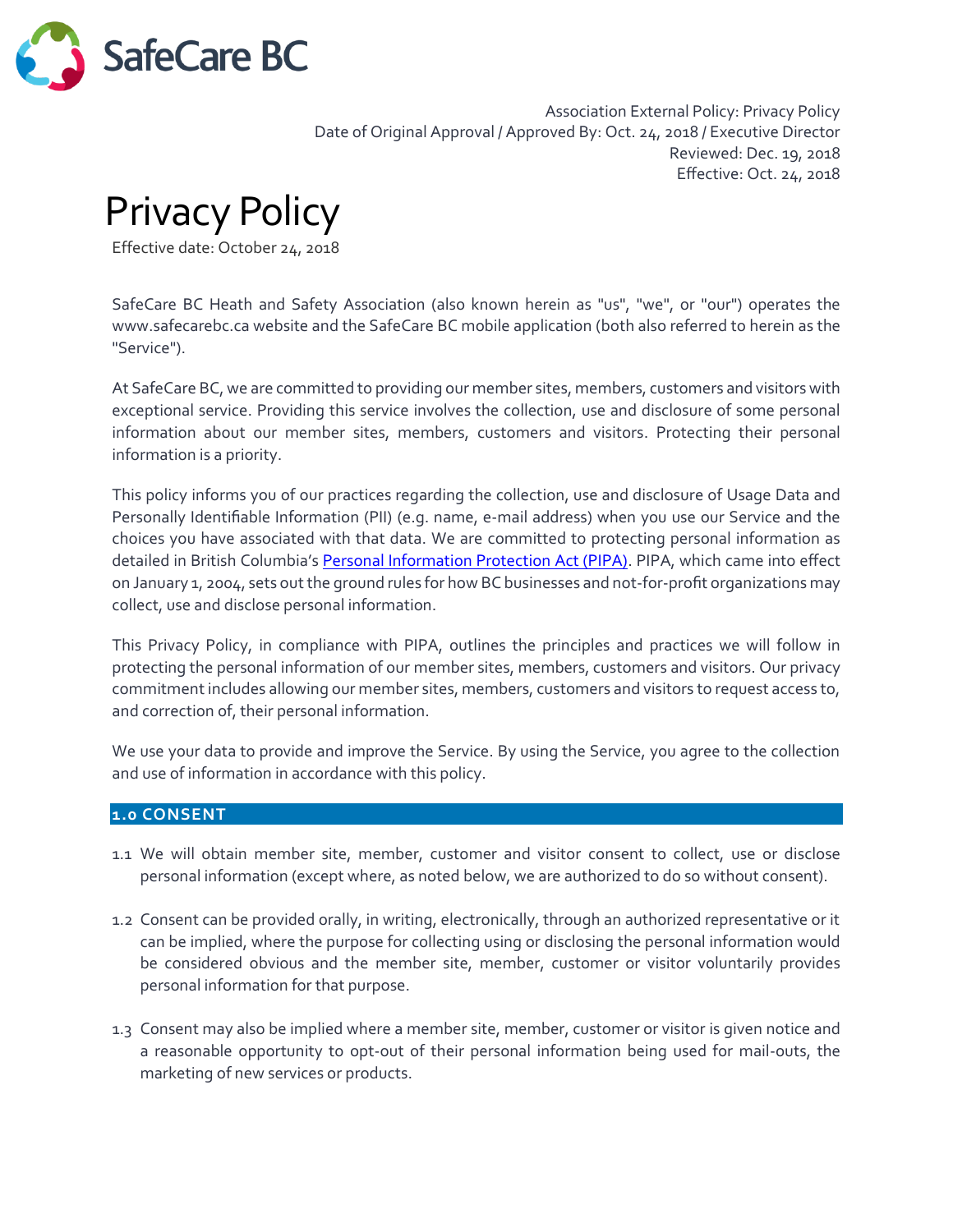**SafeCare BC** 

- 1.4 Subject to certain exceptions (e.g. the personal information is necessary to provide the Service or product, or the withdrawal of consent would frustrate the performance of a legal obligation), member sites, members, customers or visitors can withhold or withdraw their consent for SafeCare BC to use their personal information in certain ways. A member site's, member's, customer's or visitor's decision to withhold or withdraw their consent to certain uses of personal information may restrict our ability to provide a service or product. If so, we will explain the situation to assist the member site, member, customer or visitor in making the decision.
- 1.5 We may collect, use or disclose personal information without the member sites', members', customers' or visitors' knowledge or consent in limited circumstances. A full listing of such circumstances can be found in sections 12, 15, and 18 of PIPA. Some examples include:
	- When the collection, use or disclosure of personal information is permitted or required by law
	- When we require legal advice from a lawyer
	- To protect ourselves from fraud
	- To investigate an anticipated breach of an agreement or a contravention of law

# **2.0 INFORMATION COLLECTION AND USE**

- 2.1 Unless the purpose for collecting personal information is obvious and the member site, member, customer or visitor voluntarily provides his or her personal information for those purposes, we will communicate the purposes for which personal information is being collected, either orally or in writing, before or at the time of collection.
- 2.2 We collect several different types of information for various purposes to provide and improve our Service. We will only collect member site, member, customer or visitor information that is necessary to fulfill the following purposes:
	- To verify identity
	- To identify member sites', members', customers' and visitors' preferences
	- To enrol in a protected Service feature/program
	- To deliver requested products and services, sometimes through third-party providers or agents
	- To improve service delivery and customization for third-party providers or agents (e.g. cookie data)
	- To process payment through financial institutions
	- To send out Service and Association-related information
	- To contact our member sites, members, customers and visitors
	- To ensure a high standard of service to our member sites, members, customers and visitors
	- To meet regulatory requirements
	- To assess suitability for programs/services

# *Personally Identifiable Information (PII) Data*

2.3 While using our Service, we may ask you to provide us with certain personally identifiable information that can be used to contact or identify you. This may include, but is not limited to:

• Email address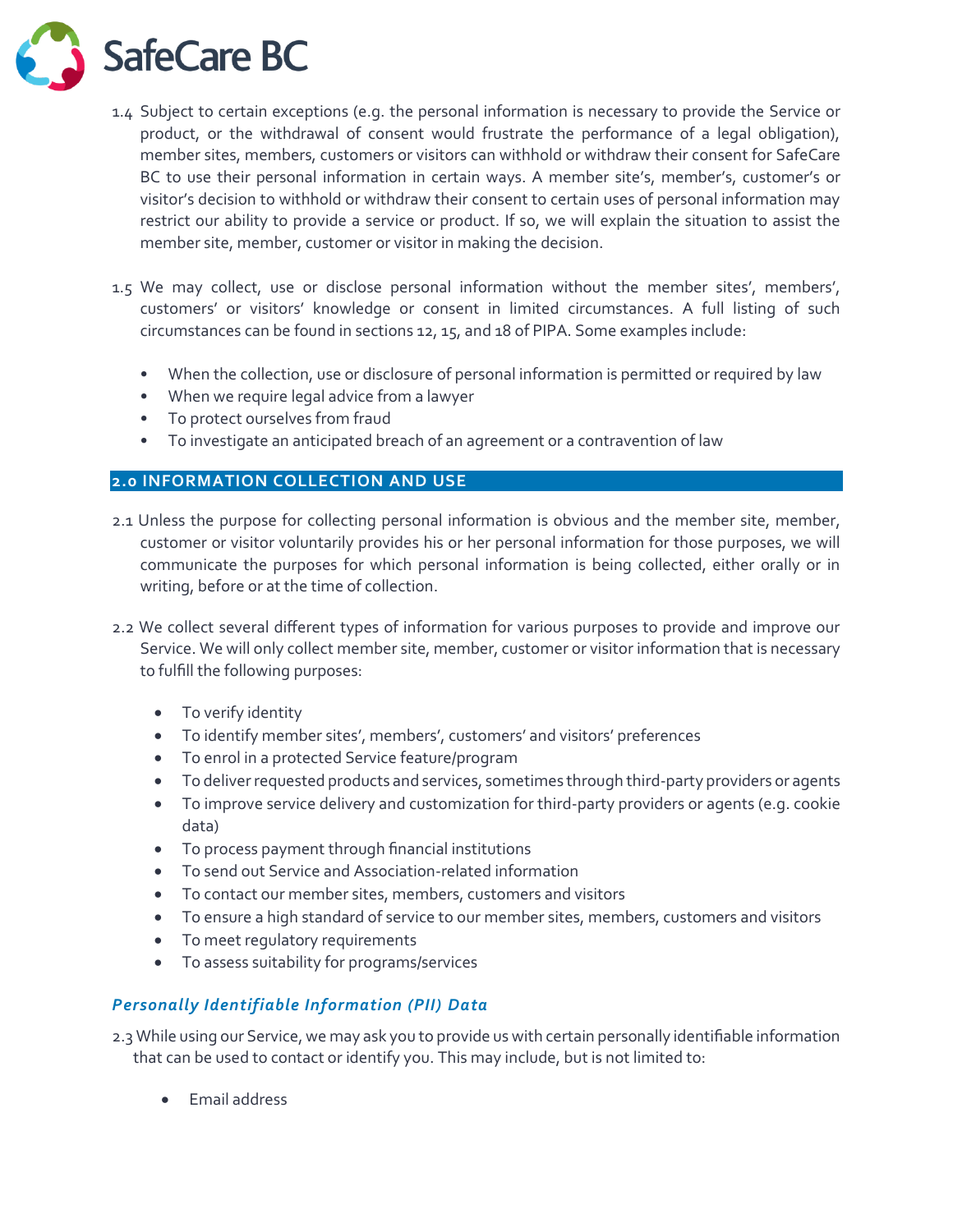

- First name and last name
- **Location**
- Cookies and usage data
- 2.4 If the personal information is demonstrated to be inaccurate or incomplete, we will correct the information as required and will contact you if necessary to complete this task. Member sites, members, customers or visitors may request correction to their personal information to ensure its accuracy and completeness. Unless the correction can be made directly on the Service by the user, a request to correct personal information must be made in writing to *[info@safecarebc.ca](mailto:info@safecarebc.ca)* with sufficient detail to identify the personal information and the correction being sought.

# *Usage Data*

- 2.5 We may collect information that your browser sends whenever you visit our Service or when you access the Service by or through a mobile device.
- 2.6 Usage data may include information such as your computer's Internet Protocol (IP) address, browser type and version, the pages of our Service that you visit, the time and date of your visit, the time spent on those pages, unique device identifiers and other diagnostic data.
- 2.7 When you access the Service by or through a mobile device, this usage data may include information such as the type of mobile device you use, your mobile device unique ID, the IP address of your mobile device, your mobile operating system, the type of mobile Internet browser you use, unique device identifiers and other diagnostic data.

# *Tracking and Cookies Data*

- 2.8 We use cookies and similar tracking technologies to track the activity on our Service and hold certain information.
- 2.9 Cookies are files with small amount of data which may include an anonymous unique identifier. Cookies are sent to your browser from a website and stored on your device. Tracking technologies also used are beacons, tags, and scripts to collect and track information and to improve and analyze our Service.
- 2.10 We use third party providers who collect cookies to improve service delivery and customize the user experience.
- 2.11 You can instruct your browser to refuse all cookies or to indicate when a cookie is being sent. However, if you do not accept cookies, you may not be able to use some portions of our Service.

2.12 Examples of Cookies we use:

- **Session Cookies.** We use Session Cookies to operate our Service.
- **Preference Cookies.** We use Preference Cookies to remember your preferences and various settings.
- **Security Cookies.** We use Security Cookies for security purposes.

#### **3.0 USE AND DISCLOSURE OF DATA**

3.1 SafeCare BC uses the collected data for various purposes: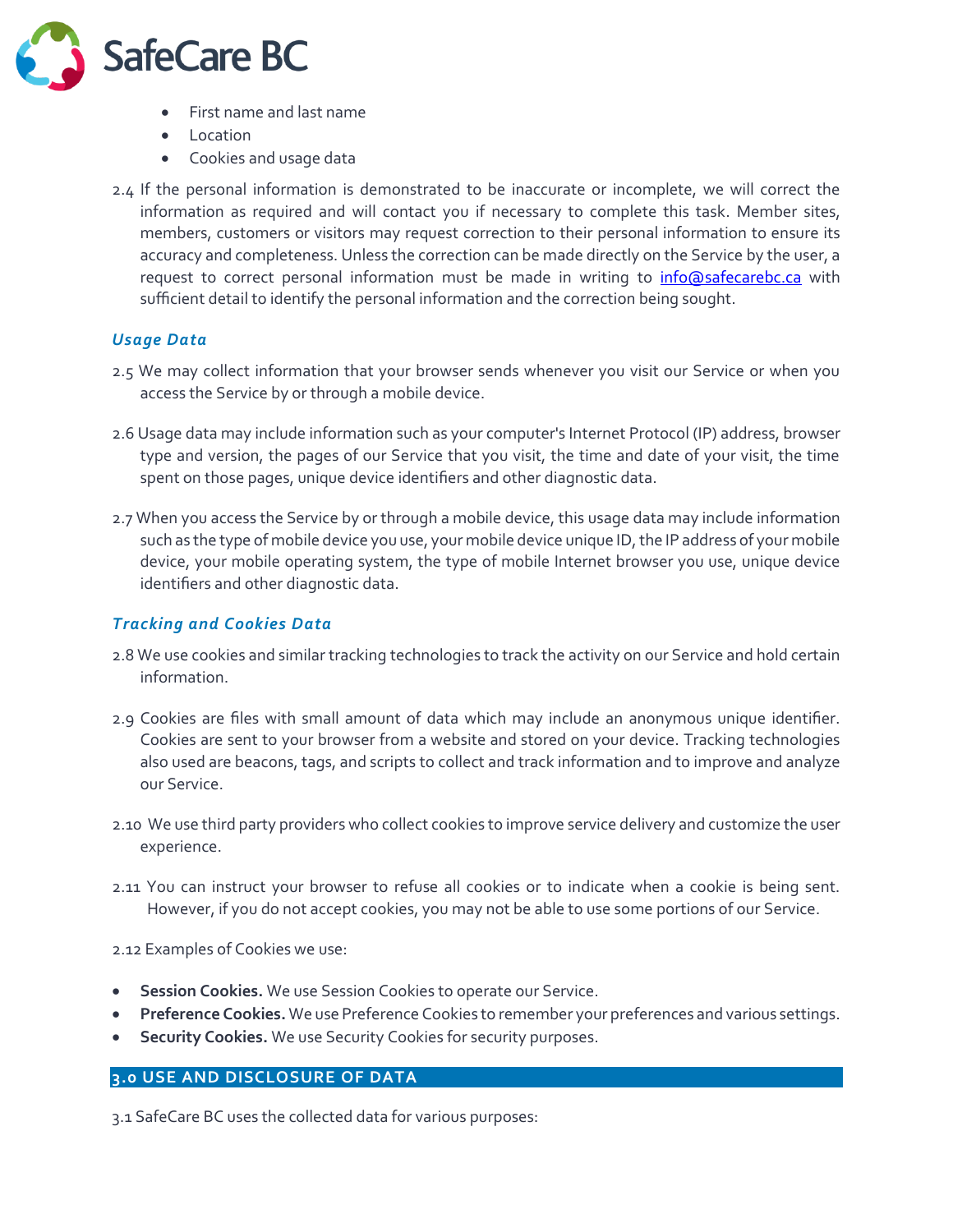

- To provide and maintain the Service
- To notify you about changes to our Service
- To allow you to participate in interactive features of our Service when you choose to do so
- To provide member site, member, customer and visitor care and support
- To provide analysis or valuable information, so that we can improve the Service
- To monitor the usage of the Service
- To detect, prevent and address technical issues
- 3.2 We will only use or disclose member site, member, customer or visitor personal information where necessary to fulfill the purposes identified at the time of collection, or for a purpose reasonably related to those purposes, such as:
	- To conduct member site, member, customer or visitor surveys to enhance the provision of our services
	- To contact our member sites, members, customers or visitors directly
- 3.3 We will not use or disclose member site, member, customer or visitor personal information for any additional purpose, unless we obtain consent to do so. We will not sell client, member site, member, customer or visitor lists or personal information to other parties.

## *Legal Requirements*

- 3.4 Member sites, members, customers or visitors have a right to access their personal information, subject to limited exceptions. A full listing of the exceptions to access can be found in section 23 of PIPA.
- 3.5 A request to access personal information must be made in writing and contain sufficient detail to identify the personal information being sought. Upon request, we will also tell member sites, members, customers and visitors how we use their personal information. We will make the requested information available within 30 business days or provide written notice of an extension where additional time is required to fulfill the request. If a request is refused in full or in part, we will notify the member site, member, customer or visitor in writing, providing the reasons for refusal and the recourse available to the member site, member, customer or visitor.
- 3.6 SafeCare BC may disclose your Personal Data in the good faith belief that such action is necessary to:
	- Comply with a legal obligation
	- Protect and defend the rights or property of SafeCare BC
	- Prevent or investigate possible wrongdoing in connection with the Service
	- Protect the personal safety of users of the Service or the public
	- Protect against legal liability

## **4.0 TRANSFER OF DATA**

4.1 Your information, including Personal Data, may be transferred to — and maintained on — computers located outside of your province where data protection laws may differ than those from your jurisdiction.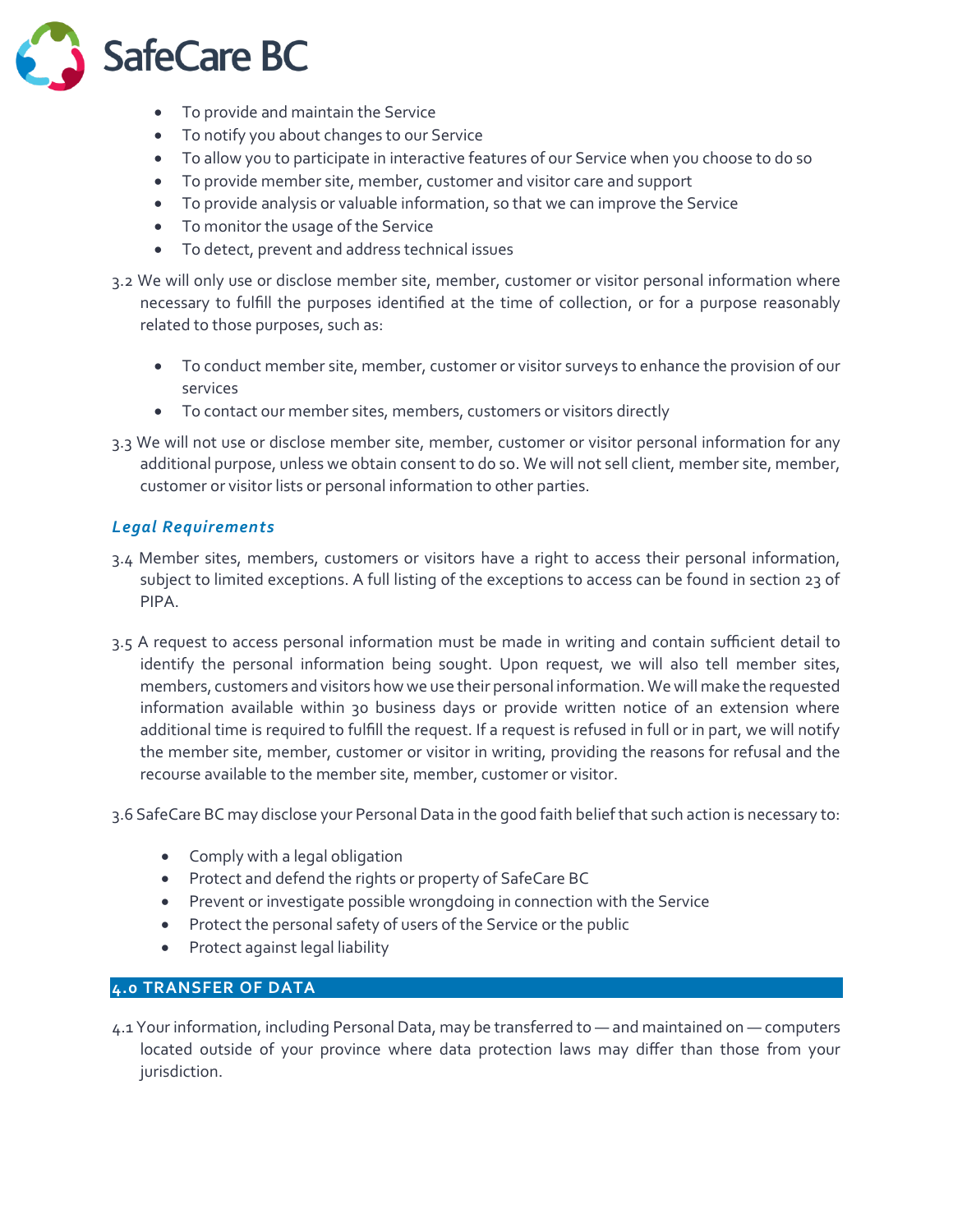

- 4.2 If you are located outside Canada and choose to provide information to us, please note that we transfer the data, including Personal Data, to Canada and process it there.
- 4.3 Your consent to this Privacy Policy followed by your submission of such information represents your agreement to that transfer.
- 4.4 SafeCare BC will take all steps reasonably necessary to ensure that your data is treated securely and in accordance with this Privacy Policy and no transfer of your Personal Data will take place unless there are adequate controls in place including the security of your data and other personal information.

## **5.0 SECURITY OF DATA**

- 5.1 The security of all data is important to us. We are committed to ensuring the security of member sites', members', customers' and visitors' personal information in order to protect it from unauthorized access, collection, use, disclosure, copying, modification, disposal or similar risks.
- 5.2 No method of transmission over the Internet, or method of electronic storage is guaranteed secure or without risk. While we strive to use commercially acceptable means to protect your Personal Data, we cannot guarantee its absolute security.
- 5.3 All data collected is encrypted and stored on a login-protected database within Canada. Only individuals with permission can access the database.
- 5.4 If credit card information is provided for the purchase of services or items, this information is stored by a third-party processing service for a total of 13 months as required by Visa and Mastercard for auditing purposes. The data is truncated and encrypted. Only a specialized security team can access these records that are stored on secure servers. Once no longer required, the data is erased.
- 5.5 We will continually review and update our security policies and controls as technology changes to ensure ongoing personal information security.

#### **6.0 SERVICE PROVIDERS**

- 6.1 We may employ third party companies and individuals to facilitate our Service ("Service Providers"), to provide the Service on our behalf, to perform Service-related services or to assist us in analyzing how our Service is used.
- 6.2 These third parties have access to your Personal Data only to perform these tasks on our behalf and are obligated not to disclose or use it for any other purpose.

#### *Analytics*

6.3 We may use third-party Service Providers to monitor and analyze the use of our Service through means such as:

• Firebase and Google Analytics- analytics services provided by Google Inc.